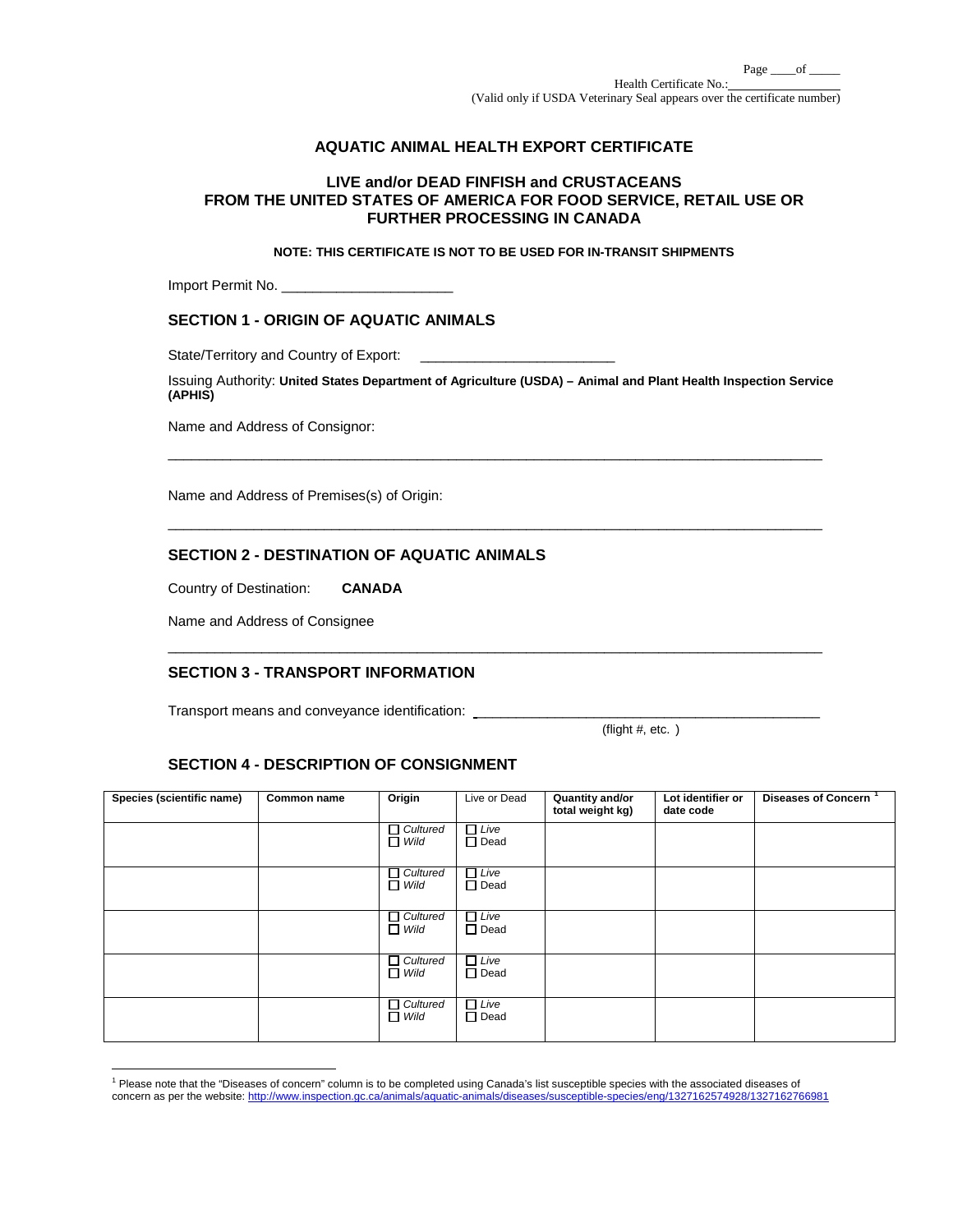# **SECTION 5 - HEALTH INFORMATION**

I, the undersigned, declare and certify to the best of my knowledge that the live and/or dead finfish and crustaceans described above and intended for export for food service, retail use or further processing in Canada satisfy the following requirements:

### **Zoosanitary Information**

- **1.** The OIE listed disease(s) in Section 4 is/are compulsorily notifiable to the competent authority in the exporting country and/or reports of suspicion of non-OIE diseases of concern are investigated by the competent (USDA APHIS or state) authority.
- **2.** The aquatic animals to be exported are not under any restriction by the exporting country's competent authority or intended for destruction or slaughter for disease control purposes.
- **3.** The transport water and/or ice that is used for cultured aquatic animals is sourced from the premises of origin of the aquatic animals, or for cultured and/or wild aquatic animals, has been treated in a manner that will prevent the introduction of disease(s) of concern specific to the species being exported, as per Section 4.
- **4.** I have read the attached Manufacturer/ Producer's Declaration and have no reason to doubt the accuracy of the document.

\_\_\_\_\_\_\_\_\_\_\_\_\_\_\_\_\_\_\_\_\_\_\_\_\_\_\_\_\_\_\_\_\_\_\_\_\_\_\_ \_\_\_\_\_\_\_\_\_\_\_\_\_\_\_\_\_\_\_\_\_\_\_\_\_\_\_\_\_\_\_\_\_\_\_\_\_\_\_

\_\_\_\_\_\_\_\_\_\_\_\_\_\_\_\_\_\_\_\_\_\_\_\_\_\_\_\_\_\_\_\_\_\_\_\_\_\_\_

\_\_\_\_\_\_\_\_\_\_\_\_\_\_\_\_\_\_\_\_\_\_\_\_\_\_\_\_\_\_\_\_\_\_\_\_\_\_\_

Federal endorsing official name and address Date and signature of Federal endorsing official

Official Stamp: